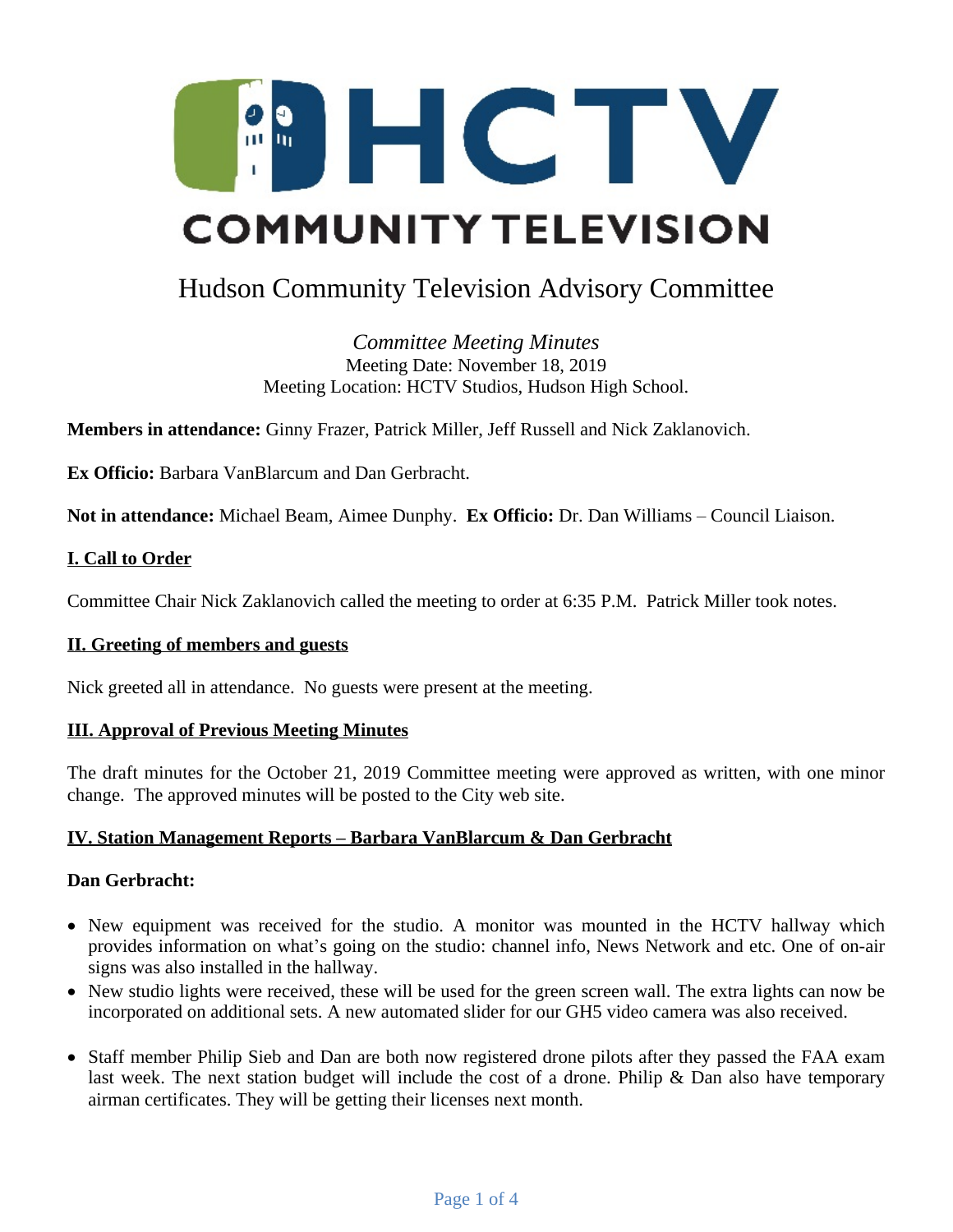## **IV. Station Management Reports – Barbara VanBlarcum & Dan Gerbracht, continued**

### **Dan Gerbracht, continued:**

- In the budget (referring to handout), Dan stated that \$8,000 is budgeted to replace two editing machines. And we're also getting staff members MacBook Pro laptops.
- Dan stated the staff produced an internal video for city hall that documented the remodeling of the
- City Hall building. The staff also recorded a new episode of "What's Happening in Hudson with Liz Murphy", which detailed the many things happening in Hudson during the holidays.
- Two episodes of Hudson Headlines were produced. The first program was about the new school bus law. The second program was about the holiday decorations for downtown. Staff also recorded several episodes of "Manager's Minutes" with City Manager Jane Howington. The subjects covered were: Merchants Trick or Treat, the City Leaf App and the response to the recent multi-car Route 8 crash (how the city responded with the Fire Department and Police).
- Dan recorded ten episodes of "Sips and Bites" and will be recording seven more episodes this Wednesday, to bring the total to 17 of the 26 restaurants. The recordings will be shown on the City's social media channels, and airing on HCTV starting in mid-December.
- Some of the old station equipment is going to be listed on [GovDeals.com.](http://GovDeals.com/) A few months ago, some of the other old station equipment was sold for a total of \$650.
- Research was carried out on options for an equipment checkout program. A demo was viewed of the Isaac Software package, which is specifically designed for community public access stations. Dan stated the software is very good, but is expensive. The station asked for assistance with the City IT department with the Isaac Software research and evaluation. They determined that the Isaac software is the best solution, and they couldn't find any other software programs that would be beneficial. The software has a \$750 setup fee, plus a \$1,000 annual subscription. The price includes a discount for the station being a member of the Alliance for Community Media. The software handles all of the check in and check outs of equipment, inventory and maintenance logs. Dan will email the committee more specific information on the Isaac software and we will continue the discussion next month.

#### **Barbara VanBlarcum:**

- Public Access productions in the last month: HHS vs Stow DRUM OFF, Yeji around Town: Gwendolyn Elizabeth, League of Women Voters "Climate Reality", North of 60 (2 episodes), Retirepreneur (1 episode), KBtime – new show, Alzheimers PSA, Forum 360 (4 episodes), Life of James Ellsworth: Vince, Mary Lincoln: Vince.
- HCTV productions in the last month: HCF Take a Second Make a Difference Awards, HCF Career Panel / Intern for a Day, Cuyahoga Valley National Park Visitor Center opening, HHS Orchestra, HHS Choir, Oral History with Doug Hasbrouck, Faure Requiem choirs at St. Mary's Church, four episodes of Manager's Moments, two episodes of Hudson Headlines, more work on the Richard Grell feature and more work on the Sips & Bites campaign.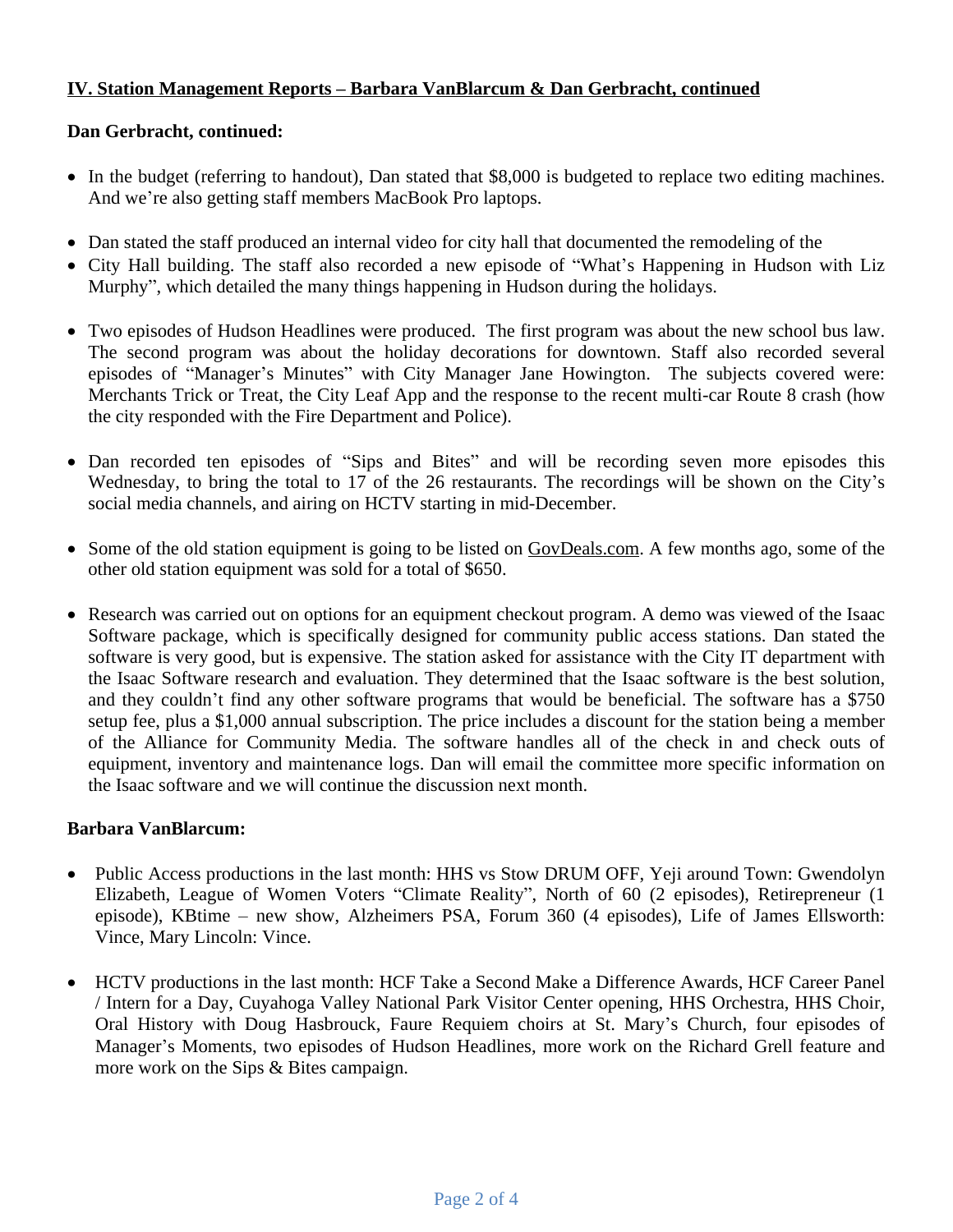## **IV. Station Management Reports – Barbara VanBlarcum & Dan Gerbracht, continued**

## **Barbara VanBlarcum: continued**

• The current HCTV rules and regulations do not mention that access users are required to be a resident or work in Hudson. Barb suggested the necessity to add this requirement to the rules and regulations. Ginny Frazer made a motion to add this to the rules. Nick Zaklanovich seconded the motion. All of the advisory committee members agreed to the vote. No one opposed.

## **V. Friends of HCTV Update – Ginny Frazer**

The brochure for the underwriting of Basketball games is complete. Friends of HCTV President Gary Dixon will contact the athletic director of the High School about the program. Ginny sent Gary suggestions on who could potentially sponsor the games. The sponsorship cost \$1,000 per game for one sponsor and is tax deductible. Ginny asked if the Advisory Committee had any ideas for potential sponsorships. Ginny will provide Gary's contact information to the committee members.

Ginny discussed the mobile phone app from the community station WCTV (community access TV station from Wilmington, MA). She asked if Friends of HCTV could raise funds for the development of a similar app for HCTV. Dan stated that member Michael Beam is in discussions to have a design class from Kent State University develop a mobile app for HCTV.

Ginny suggested Friends get involved with the selling HCTV DVDs on location (graduations, concerts and sporting events). Ginny asked if credit card purchases could be utilized. Dan said he will discuss the question with the City Finance department and will brainstorm other ideas. Jeff suggested that Friends could purchase the DVDs directly from HCTV, and consequently, the Friends could sell the DVDs and setup their own credit card and/or PayPal transactions.

Dan stated that HCTV DVD sales are at \$2,160 so far this year. He proposed to the City Finance department to move that money into the station's operating line immediately, towards the purchase a new DVD duplicator. The request was rejected. It was stated that the purchase will have to wait until quarter one of 2020. The current DVD duplicator is over 10 years old, and it malfunctions. A new DVD duplicator costs around \$2000 and it also creates Blu-Rays as well.

#### **VI. FCC Docket Order # 05-311 - Barbara VanBlarcum**

Barb stated there are no new updates and no information has been received from the State of Ohio concerning any information on the FCC docket order. The City Solicitor of Hudson, Matt Vazzana stated that the City is in a wait and see pattern on the issue.

## **VII. Discussion on focus of committee going forward - All**

Nick asked if anybody had any suggestions on the HCTV advisory committee survey. Dan had a few ideas on how to condense the survey. Dan re-wrote and provided a sample survey. Jeff suggested using an electronic version using a Constant Contact template and potentially having access to the City's email contact list. Dan suggested having an electronic survey on an iPad and asking people to complete the survey at events (band concerts, choirs, and etc.). A paper survey could still be of use to the older audience. Ginny suggested having a paper survey for Laurel Lake residents. Jeff volunteered to refine the survey based on all the suggestions. The committee will continue to discuss the survey at the next meeting.